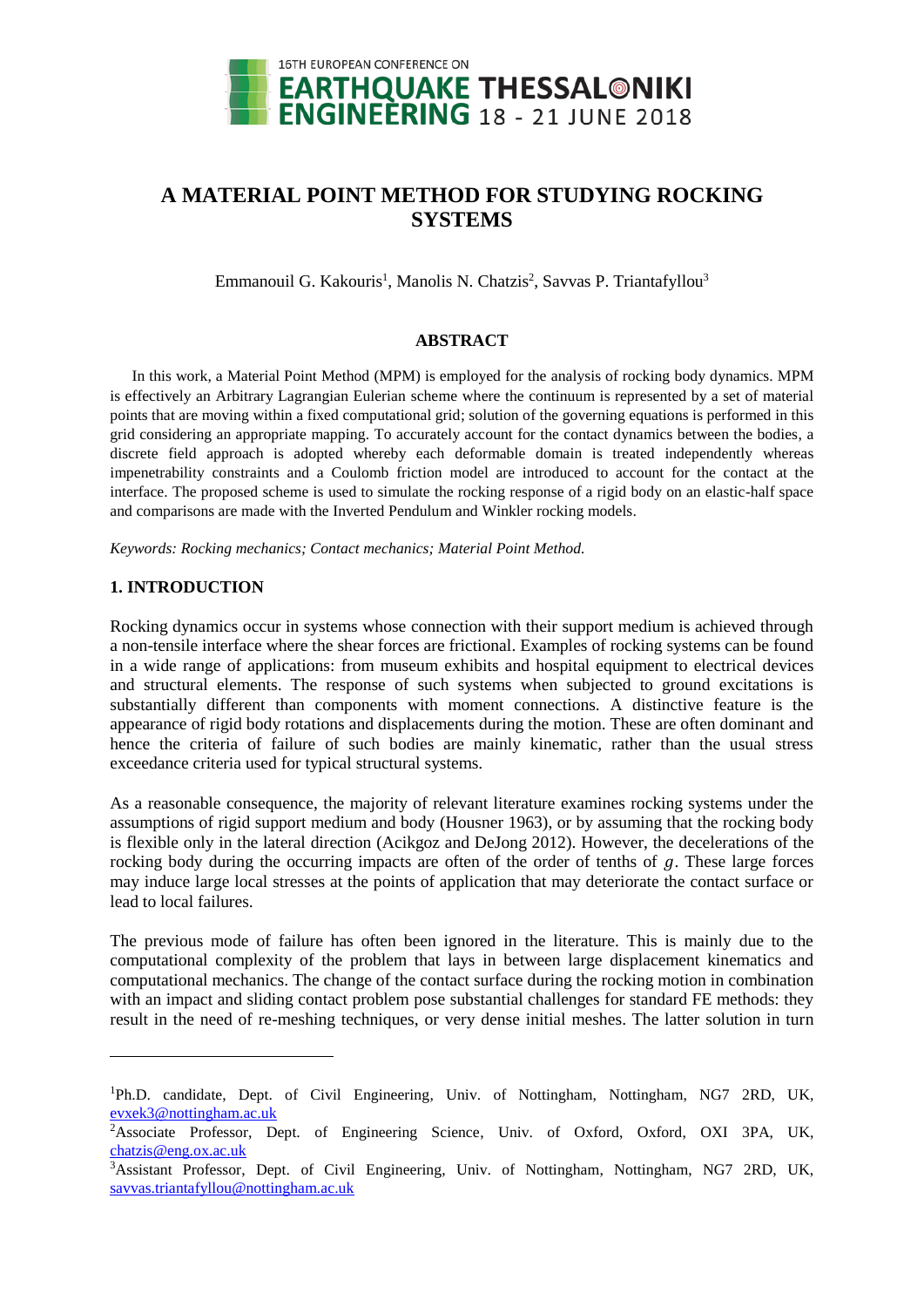results in further increased demands from the time integration method used so as to ensure stability. Such an approach could potentially lead to the deceiving result that the underlying physical problem is chaotic, when in reality the issue often lies in the robustness of the computational treatment. Furthermore, mesh distortion errors that are inevitable in large kinematics finite element analyses hinder the fidelity of rocking body simulations where the deformability of the contact surfaces significantly affects the resulting contact forces.

Recently, particle in cell methods and most notably material point methods have been found to provide solution of high fidelity for problems pertaining to large displacement and large deformations (Sulsky et al. (1994)). Rather than relying on the notion of a deforming mesh, material point methods introduce a particle based approximation for the deformable body. Contrary to purely particle based methods however, particles in Material Point Methods are mapped onto a non-deforming Eulerian mesh where solution of the governing equations is performed. This introduces a considerable advantage as opposed to purely particle based methods as the continuum approximation is preserved thus releasing the requirement for high particle densities. Hence, Material Point Methods retain the accuracy of particle based methods but avoid their increased computational costs.

To alleviate the previous problems and develop rocking models that allow the study of the stresses induced in rocking systems the authors propose the use of a Material Point Method (MPM) for simulating the rocking kinematics of deformable bodies. In this paper, the developed model is used to study the dynamics of a relatively stiff body and support medium and the solutions obtained are compared versus existing models in the literature.

### **2. RIGID BODY ROCKING MODELS**

The Inverted Pendulum Model (IPM*)*, developed by Housner (1963), is potentially the most popular model for rocking bodies. The rocking body, the properties and the axes convention used in the following equations are defined in [Figure 1.](#page-1-0) The rigid body is defined by its mass  $m$ , half-width and half-height  $\overline{b}$  and  $\overline{h}$ , respectively. The occurring moment of inertia, about any of the bottom corners 0 and 0', is denoted as  $I_0$  whereas  $R = \sqrt{h^2 + b^2}$  stands for the distance from a corner to the center of mass and the angle  $a = \tan^{-1} \frac{b}{h}$  describes the slenderness of the block.



<span id="page-1-0"></span>Figure 1. Inverted Pendulum Model (IPM defined by Housner (1963) for a free-standing rocking block.

The body rocks with respect to one of the corners depending on the sign of  $\theta$ . Thus, it can be simulated by a pendulum whose pin is located at that corner as shown in [Figure 1.](#page-1-0) This further implies that the body is assumed to not slide, or experience free-flight, that the body and the ground are rigid, and that the response of the body is strictly planar.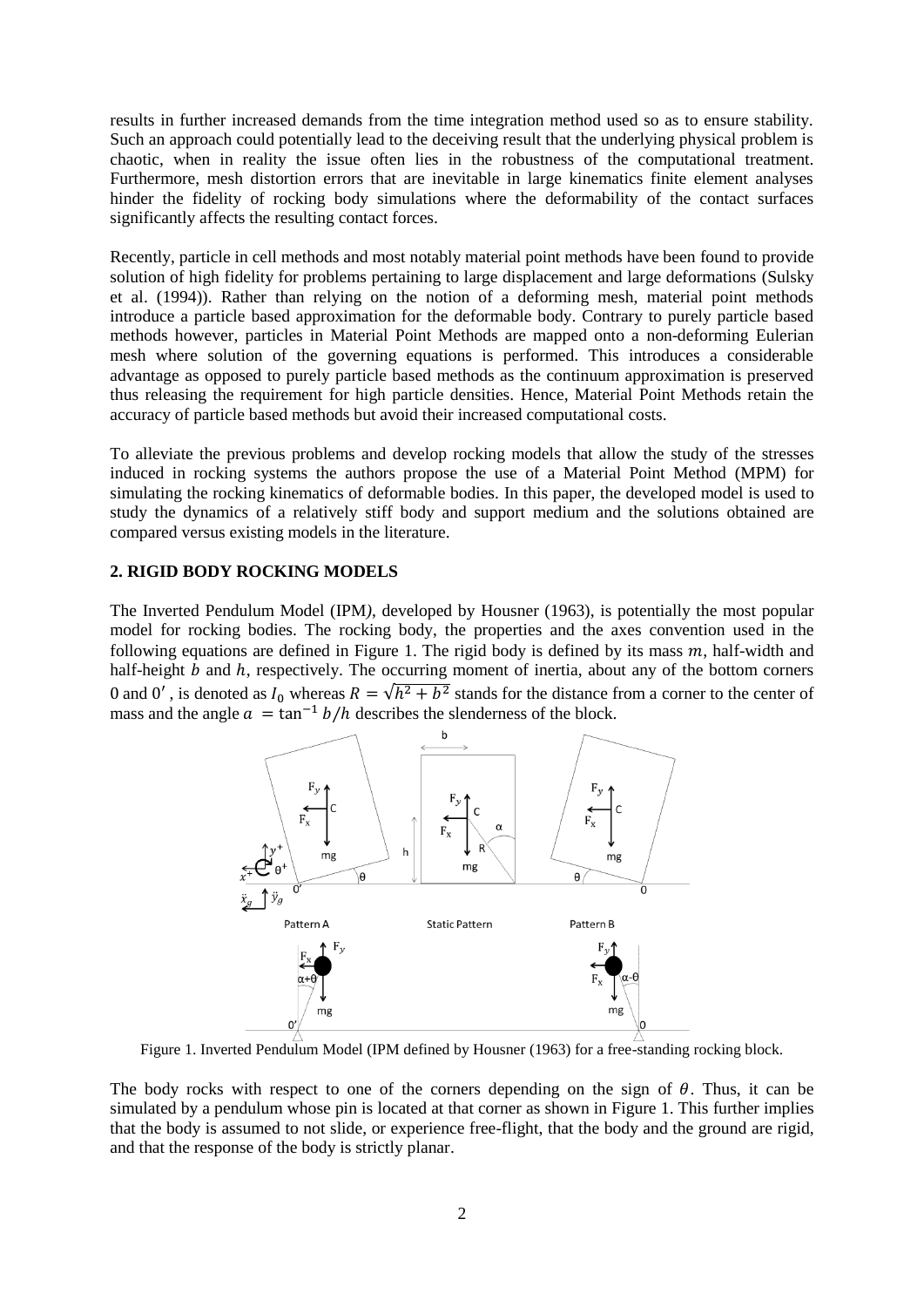When  $\theta$  transitions through zero an impact occurs between the body and the ground and as a result, the body may lose kinetic energy as it transitions, accordingly, from one pendulum pattern to the other. If it is further assumed that the angular momentum with respect to the future rocking corner is conserved, the reduction of energy factor,  $r$ , which relates the kinetic energy before and after impact is expressed as

$$
r = \frac{\left(\dot{\theta}^+\right)^2}{\left(\dot{\theta}^-\right)^2} = \frac{1/2I_0\dot{\theta}_2^2}{1/2I_0\dot{\theta}_1^2} = \left[1 - \frac{mR^2}{I_0}\left(1 - \cos(2a)\right)\right]^2\tag{1}
$$

where  $\dot{\theta}^+$  and  $\dot{\theta}^-$  are the angular velocity after and before impact respectively. Hence, the IPM results in a discontinuity of the velocity state before and after the impact. It should further be noted that as discussed in Chatzis et al. (2017), the reduction of energy factor could well be within the value defined in equation [\(1\)](#page-2-0) and unity, i.e., no loss of energy during impacts. To be able to alleviate that related uncertainty the contact interface mechanics have to be specified.

A means of achieving that while also introducing the deformability of the support medium is through the Winkler Model (WM) proposed in Chatzis and Smyth (2012a) for rocking bodies with a flat base. The model is illustrated in the following [Figure 2](#page-2-1)

<span id="page-2-0"></span>

Figure 2. WM for rocking bodies on deformable media

<span id="page-2-1"></span>The support medium parameters used in the model are the distributed per unit length stiffness  $k_l$  and damping coefficients  $c_l$ , while nonlinear horizontal springs are used for the frictional forces  $F_f$ . A Coulomb friction model is used that is defined by the coefficient of friction  $\mu_f$ . The motion of the rigid body is described by the horizontal, vertical and rotational generalized coordinates  $(x, y)$  and  $\theta$ respectively in the paper). As a result, the model allows for including the effects of impact, sliding and free flight without discontinuities in the states. Additionally, no assumption needs to be made regarding the impact duration as the dissipated energy is a parameter of the WM properties.

### **3. MATERIAL POINT METHOD FOR CONTACT DYNAMICS**

### *3.1 Strong form*

An arbitrary deformable domain  $\Omega$  is considered herein with external boundary  $\partial \Omega$ . It is assumed that the domain  $\Omega$  consists of two deformable bodies, termed discrete fields, i.e.,  $\Omega_1$  and  $\Omega_2$  so that  $\Omega_1 \cup$  $\Omega_2 = \Omega$ . At time t, the two discrete fields are considered to be in contact along the surface  $\partial \Omega_{\bar{f}}$  as shown in Figure  $3(a)$ . The strong form of this contact problem together with the corresponding boundary and initial conditions is presented in equations [\(2\)](#page-2-2) below

<span id="page-2-2"></span>

| $\nabla \cdot \boldsymbol{\sigma} + \boldsymbol{b} = \rho \ddot{\boldsymbol{u}}$ | on $\Omega$                        | (a) |     |
|----------------------------------------------------------------------------------|------------------------------------|-----|-----|
| $\sigma \cdot n = t$                                                             | on $\partial \Omega_{\bar{r}}$     | (b) |     |
| $\mathbf{u} = \overline{\mathbf{u}}$                                             | on $\partial\Omega_{\overline{u}}$ | (c) | (2) |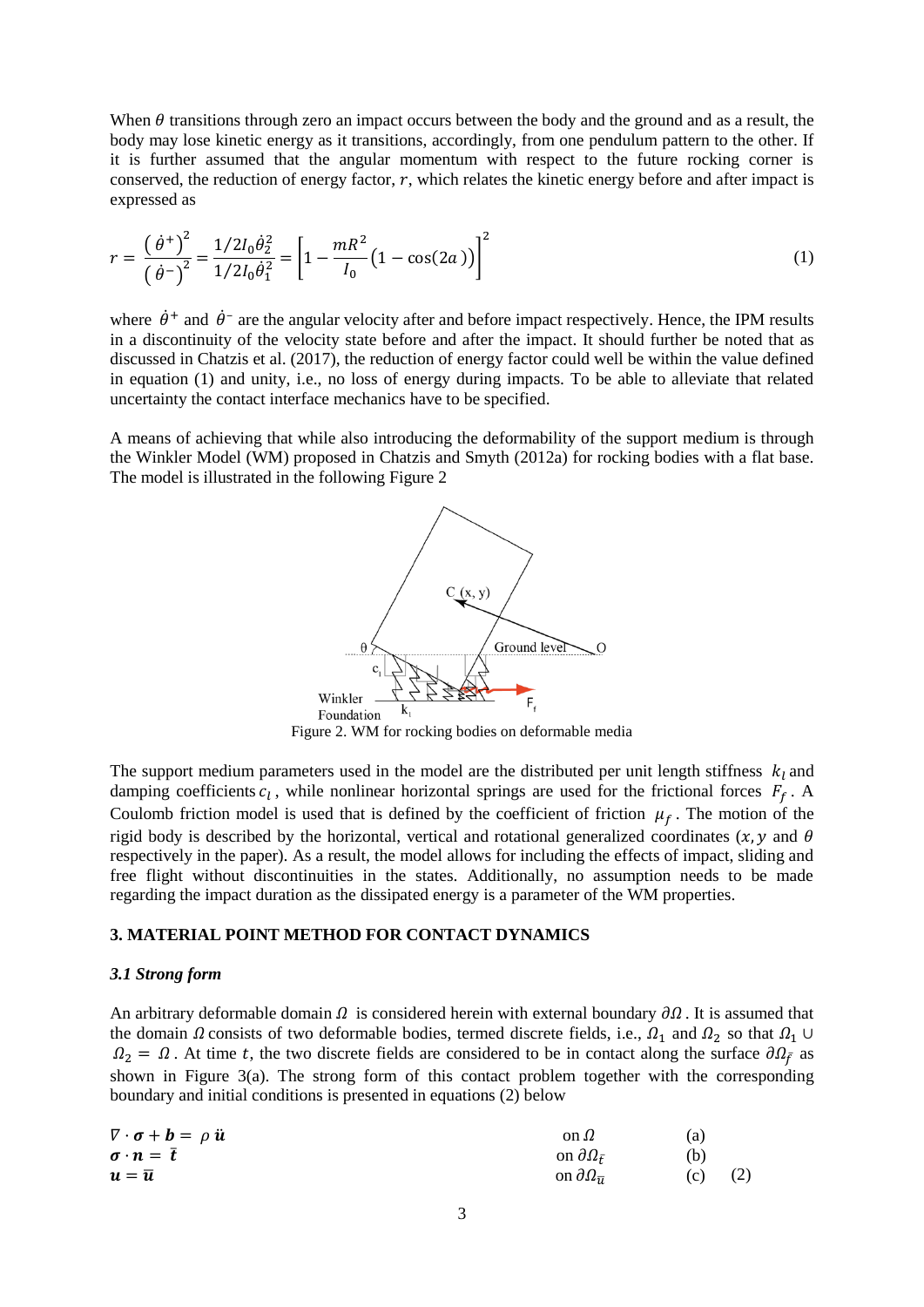$$
\mathbf{u} = {}^{(0)}\mathbf{u} \ , \quad \mathbf{u} = {}^{(0)}\mathbf{u} \ , \quad \mathbf{u} = {}^{(0)}\mathbf{u} \ , \quad \mathbf{u} = {}^{(0)}\mathbf{u} \quad \text{on } {}^{(0)}\Omega \quad \text{(d)}
$$
\n
$$
\sigma_1 \cdot \mathbf{n}_1^{cont} = \overline{f}_1^{cont} \ , \quad \sigma_2 \cdot \mathbf{n}_2^{cont} = \overline{f}_2^{cont} \quad \text{on } \partial \Omega_{\overline{f}} \quad \text{(e)}
$$

where  $\sigma$ , **b** are the stress field and body forces,  $\rho$  is the mass density of domain  $\Omega$  whereas  $\boldsymbol{u}$ ,  $\boldsymbol{\dot{u}}$  and  $\boldsymbol{\ddot{u}}$ are the displacement, velocity and acceleration field respectively. Furthermore, it is assumed that traction/pressure forces  $\bar{t}$  are applied on  $\partial \Omega_{\bar{t}}$  while  $\bar{u}$  and  $n$  stands for the prescribed displacement field on  $\partial \Omega_{\bar{u}}$  and the outward unit normal vector of the boundary  $\partial \Omega$  respectively. When the two bodies are in contact, a contact force  $\bar{f}^{cont}$  is also acting on them. In particular, the contact force

$$
\bar{f}_1^{cont} = \bar{f}_1^{nor} + \bar{f}_1^{tan} = \bar{f}_1^{nor} \cdot \mathbf{n}_1^{cont} + \bar{f}_1^{tan} \cdot \mathbf{s}_1^{cont}
$$

is applied on  $\Omega_1$  from  $\Omega_2$  whereas definition of  $\bar{f}_2^{cont}$  is derived accordingly. These contact forces satisfy the boundary conditions [\(2e](#page-2-2)) along  $\partial \Omega_{\bar{f}}$  where  $\sigma_1$ ,  $n_1^{cont}$  and  $s_1^{cont}$  are the stress field, the outward unit normal and tangential vector of body  $\Omega_1$  (similarly for  $\sigma_2$  and  $n_2^{cont}$ ) respectively. Additionally, the strong form is supplemented by the kinematic constrains shown below, i.e.

| $n_1^{cont} = -n_2^{cont}$ ,<br>$\mathbf{s}_{1}^{cont} = -\mathbf{s}_{2}^{cont}$<br>$\bar{f}_1^{nor} = -\bar{f}_2^{nor}$ , $\bar{f}_1^{tan} = -\bar{f}_2^{tan}$ | Collinearity                    |                                | (a)<br>(b) |     |
|-----------------------------------------------------------------------------------------------------------------------------------------------------------------|---------------------------------|--------------------------------|------------|-----|
| $\bar{f}^{nor} \leq 0$                                                                                                                                          | Non-tension                     |                                | (c)        |     |
| $\gamma_n \leq 0$                                                                                                                                               | Impenetrability                 | on $\partial \Omega_{\bar{f}}$ | (d)        | (3) |
| $\gamma_n \bar{f}^{nor} = 0$                                                                                                                                    | Complementarity<br>(normal)     |                                | (e)        |     |
| $ \bar{f}^{tan}  \leq \mu_f  \bar{f}^{nor} $                                                                                                                    | Coulomb friction model          |                                | (f)        |     |
| $ \gamma_{s}  \geq 0$                                                                                                                                           | $Slip/No-slip$                  |                                | (g)        |     |
| $ \gamma_{s} ( \bar{f}^{tan}  - \mu_{f} \bar{f}^{nor} ) = 0$                                                                                                    | Complementarity<br>(tangential) |                                | (h)        |     |

where

$$
\gamma_n = (\dot{\boldsymbol{u}}_1 - \dot{\boldsymbol{u}}_2) \cdot \boldsymbol{n}_1^{cont} = (\dot{\boldsymbol{u}}_2 - \dot{\boldsymbol{u}}_1) \cdot \boldsymbol{n}_2^{cont} \qquad \gamma_s = (\dot{\boldsymbol{u}}_1 - \dot{\boldsymbol{u}}_2) \cdot \boldsymbol{s}_1^{cont} = (\dot{\boldsymbol{u}}_2 - \dot{\boldsymbol{u}}_1) \cdot \boldsymbol{s}_2^{cont}
$$

and  $\mu_f$  stands for the friction coefficient. These kinematic constrains are imposed on  $\partial\Omega_{\bar{f}}$  to satisfy collinearity, impenetrability, and non-tension as well as to account for slip or stick conditions (according to Coulomb friction model) between the two bodies.



<span id="page-3-0"></span>Figure 3. (a) Continuum bodies (discrete fields) into contact (b) Material Point Method approximation

#### *3.2 Numerical Implementation*

In material point method, the continuum is discretised into a set of  $N_p$  material points (integration points) that are moving within a fixed Eulerian Grid. The Eulerian Grid is discretised into a set of  $N_c$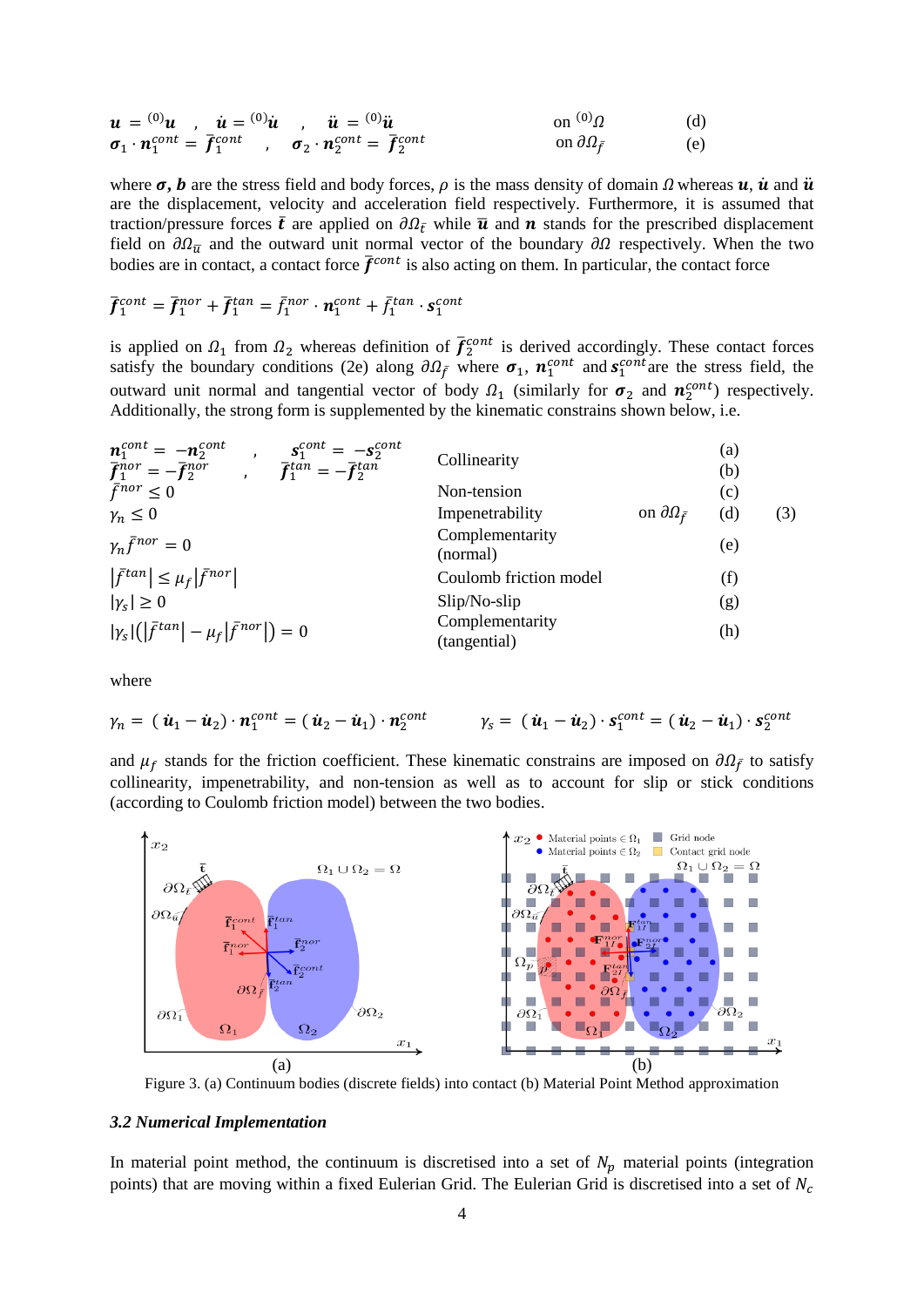grid cells and corresponding grid nodes  $N_n$  where the equations of motion are solved (see also Figure [3\(](#page-3-0)b)). This grid is a non-deforming mesh where all the material points quantities are mapped into utilizing appropriate interpolation functions. Based on this discretization, both the mass density  $\rho_b$  and domain volume  $\Omega_h$  are additively decomposed for each discrete field b where  $b = 1.2$  into

$$
\rho_b(x_b, t) = \sum_{p=1}^{N_p} \rho_{bp} \Omega_{bp} \delta(x_b - x_{bp}) \qquad \text{(a)} \qquad \Omega_b(x_b, t) = \sum_{p=1}^{N_p} \Omega_{bp} \delta(x_b - x_{bp}) \qquad \text{(b)} \quad \text{(4)}
$$

respectively, where denotes  $\delta$  the Dirac function. All the quantities with the subscript  $p$  are referred to the  $p^{th}$  material point corresponding quantities. Employing Galerkin approximation (Hughes, 2012) and defining appropriate trial solution and weighting spaces as

<span id="page-4-0"></span>
$$
S = \{ \boldsymbol{u} \in H_1(\Omega) | \, \boldsymbol{u} = \overline{\boldsymbol{u}}, \partial \Omega_{\overline{u}} \}
$$
\n
$$
D = \{ \boldsymbol{w} \in H_1(\Omega) | \, \boldsymbol{w} = 0, \partial \Omega_{\overline{u}} \}
$$

for the displacement field  $u$  and weighting field  $w$  respectively, the strong form of equation [\(2\)](#page-2-2) is cast into the following weak form

$$
\int_{\Omega_b} (\rho_b \ddot{\boldsymbol{u}}_b \cdot \boldsymbol{w}_b) d\Omega_b + \int_{\Omega_b} (\boldsymbol{\sigma}_b : \nabla \boldsymbol{w}_b) d\Omega_b
$$
\n
$$
= \int_{\Omega_b} (\boldsymbol{b}_b \cdot \boldsymbol{w}_b) d\Omega_b + \int_{\partial \Omega_{b\bar{t}}} (\bar{\boldsymbol{t}}_b \cdot \boldsymbol{w}_b) d\partial \Omega_{b\bar{t}} + \int_{\partial \Omega_{b\bar{f}}} (\bar{\boldsymbol{f}}_b^{cont} \cdot \boldsymbol{w}_b) d\partial \Omega_{b\bar{f}}
$$
\n(5)

By further utilizing equations [\(4a](#page-4-0)) and [\(4b](#page-4-0)) respectively, the following discrete equation is established

<span id="page-4-1"></span>
$$
\sum_{p=1}^{N_p} (\rho_{bp} \ddot{\mathbf{u}}_{bp} \cdot \mathbf{w}_{bp} \Omega_{bp}) + \sum_{p=1}^{N_p} (\sigma_{bp} \cdot \nabla \mathbf{w}_{bp} \Omega_{bp}) = \sum_{p=1}^{N_p} (\mathbf{b}_{bp} \cdot \mathbf{w}_{bp} \Omega_{bp})
$$
  
= 
$$
\int_{\partial \Omega_{b\bar{t}}} (\bar{\mathbf{t}}_b \cdot \mathbf{w}_b) d\partial \Omega_{b\bar{t}} + \int_{\partial \Omega_{b\bar{f}}} (\bar{\mathbf{f}}_b^{cont} \cdot \mathbf{w}_b) d\partial \Omega_{b\bar{f}}
$$
 (6)

The displacement field  $\mathbf{u}_{bp}$  (also  $\dot{\mathbf{u}}_{bp}$  and  $\ddot{\mathbf{u}}_{bp}$ ) and the weighting functions  $\mathbf{w}_{bp}$  are interpolated at corresponding nodal values as

$$
\boldsymbol{u}_{bp} = \sum_{p=1}^{N_n} \left( N_I(x_{bp}) \cdot \boldsymbol{u}_{bl} \right) \qquad \qquad \text{(a)} \qquad \boldsymbol{w}_{bp} = \sum_{p=1}^{N_n} \left( N_I(x_{bp}) \cdot \boldsymbol{w}_{bl} \right) \qquad \qquad \text{(b)} \quad \text{(7)}
$$

where in this work,  $N_I(x_{bp})$  are higher-order B-spline interpolation (Hughes T.J.R. 2012) functions of node *I* evaluated at the material points  $x_{bp}$ . After the necessary algebraic manipulations equation  $(6)$  is eventually cast in the following compact form at time  $t$ 

<span id="page-4-2"></span>
$$
^{(t)}M_{bl}^{u}(t)\ddot{u}_{bl} + ^{(t)}F_{bl}^{int} = ^{(t)}F_{bl}^{ext} + ^{(t)}F_{bl}^{cont}
$$
\n(8)

where  ${}^{(t)}F_{bl}^{int}$  corresponds to the nodal components of the internal force vector at node I as

$$
^{(t)}\mathbf{F}_{bl}^{int} = \sum_{p=1}^{N_p} \left( \nabla N_l \left( ^{(t)} \mathbf{x}_{bp} \right) \cdot ^{(t)} \boldsymbol{\sigma}_{bp} \, \Omega_{bp} \right) \tag{9}
$$

whereas  ${}^{(t)}\mathbf{F}_{bl}^{ext}$  is the component of the external force vector at node I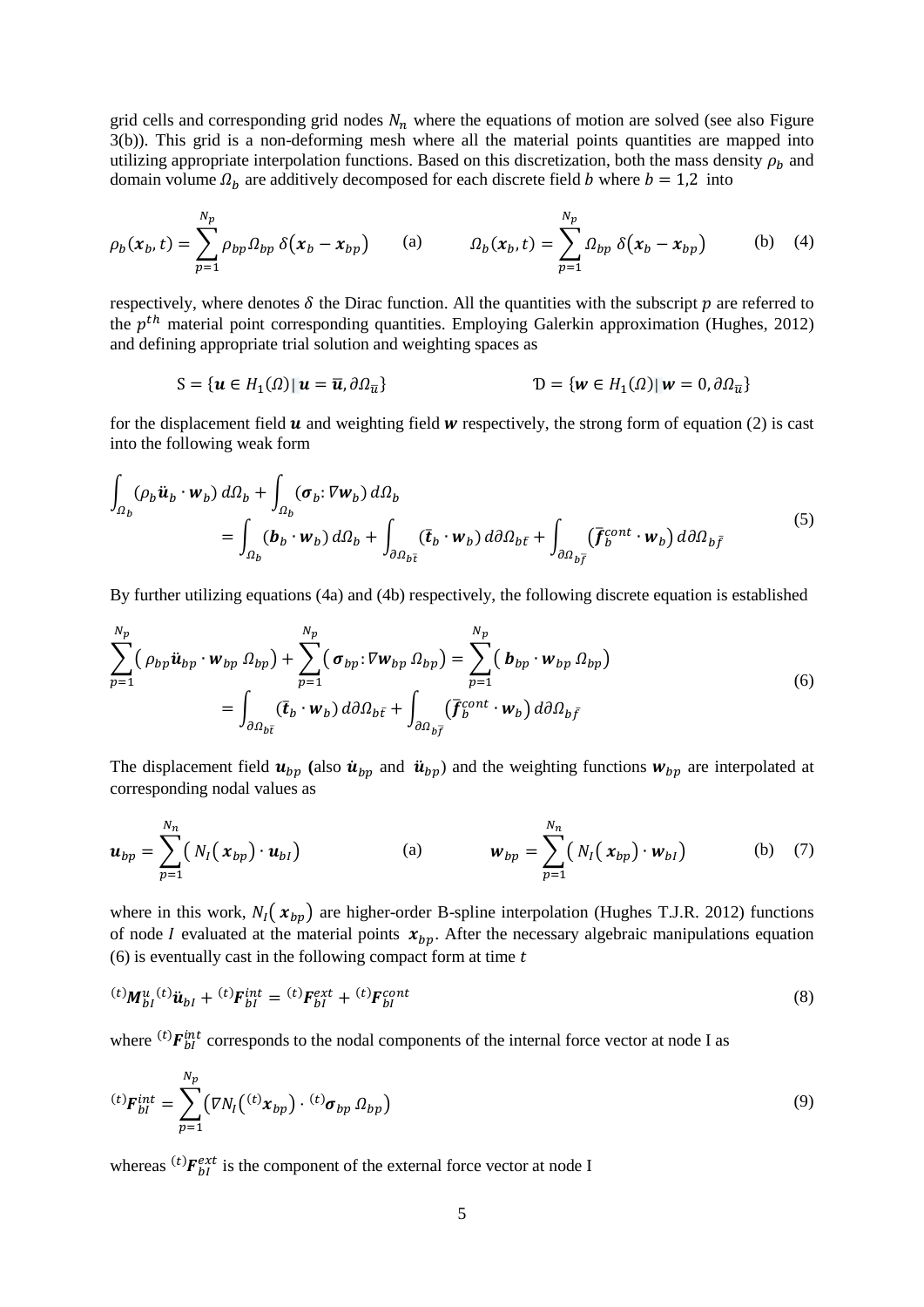$$
^{(t)}\boldsymbol{F}_{bl}^{ext} = \sum_{p=1}^{N_p} \boldsymbol{b}_{bp} N_I(^{(t)}\boldsymbol{x}_{bp}) \Omega_{bp} + \int_{\partial \Omega_{b\bar{t}}} \bar{\boldsymbol{t}}_b N_I(^{(t)}\boldsymbol{x}_{bp}) d\partial \Omega_{b\bar{t}}
$$
(10)

respectively. The lumped mass matrix  ${}^{(t)}M_{bl}^u$  is evaluated as

$$
^{(t)}\mathbf{M}_{bl}^{u} = \sum_{p=1}^{N_p} \rho_{bp} N_l(^{(t)}x_{bp}) \Omega_{bp}
$$
 (11)

Considering a forward Euler integration scheme, equation of motion [\(8\)](#page-4-2) can be conveniently established in the following momentum form

<span id="page-5-1"></span>
$$
{}^{(t+At)}\mathbf{p}_{bl} = {}^{(t)}\mathbf{p}_{bl} + \Delta t \left( {}^{(t)}\mathbf{F}_{bl}^{ext} + {}^{(t)}\mathbf{F}_{bl}^{cont} - {}^{(t)}\mathbf{F}_{bl}^{int} \right) \tag{12}
$$

where  ${}^{(t)}\mathbf{p}_{bl}$  corresponds to the momentum of the discrete field at time t. This is projected from the material points to the computational grid through equation [\(13\)](#page-5-0)

<span id="page-5-0"></span>
$$
^{(t)}\boldsymbol{p}_{bl} = \sum_{p=1}^{N_p} \left( N_I \left( ^{(t)} \boldsymbol{x}_{bp} \right) M_{bp} ^{(t)} \boldsymbol{u}_{bp} \right) \tag{13}
$$

In this work, equation [\(12\)](#page-5-1) is numerically solved using a predictor-corrector algorithm introduced by Bardenhagen S. et al. (2000) and further improved by Huang P. et al. (2010). In this, the trial momentums are initially evaluated, neglecting the contact forces, as

$$
{}^{(t+4t)}\mathbf{p}_{bl}^{trl} = {}^{(t)}\mathbf{p}_{bl} + \Delta t \left( {}^{(t)}\mathbf{F}_{bl}^{ext} - {}^{(t)}\mathbf{F}_{bl}^{int} \right) \tag{14}
$$

The corresponding trial nodal velocities are computed accordingly as

<span id="page-5-3"></span>
$$
^{(t+At)}\dot{u}_{bl}^{trl} = \frac{^{(t+At)}p_{bl}^{trl}}{^{(t)}M_{bl}^{u}}
$$
\n
$$
\tag{15}
$$

and correspond to the velocities of each discrete field  $b$  when no contact force is exerted between them. The nodal centre of mass velocities are calculated using equation [\(16\)](#page-5-2) below

<span id="page-5-2"></span>
$$
^{(t+At)}\dot{u}_I^{cm} = \frac{\sum_{b=1}^2 (t+At)}{\sum_{b=1}^2 (t)M_{bl}^u}
$$
(16)

These correspond to the velocities that each discrete field  $b$  would have if these were to move a single field (non-slip contact). Using equations [\(15\)](#page-5-3) and [\(16\)](#page-5-2) the normal component of contact force is expressed as

$$
{}^{(t)}F_{bl}^{nor,s} = \frac{{}^{(t)}M_{bl}^u}{\Delta t} \left( {}^{(t+At)}\dot{u}_{bl}^{cm} - {}^{(t+At)}\dot{u}_{bl}^{trl} \right) \cdot {}^{(t)}n_{bl}^{cont} \tag{17}
$$

where the surface unit normal vector is computed as

$$
^{(t)}\mathbf{n}_{1l}^{cont} = - {}^{(t)}\mathbf{n}_{2l}^{cont} = \frac{{}^{(t)}\mathbf{\hat{n}}_{1l}^{cont} - {}^{(t)}\mathbf{\hat{n}}_{2l}^{cont}}{\left\| (t)\mathbf{\hat{n}}_{1l}^{cont} - {}^{(t)}\mathbf{\hat{n}}_{2l}^{cont} \right\|} \tag{18}
$$

where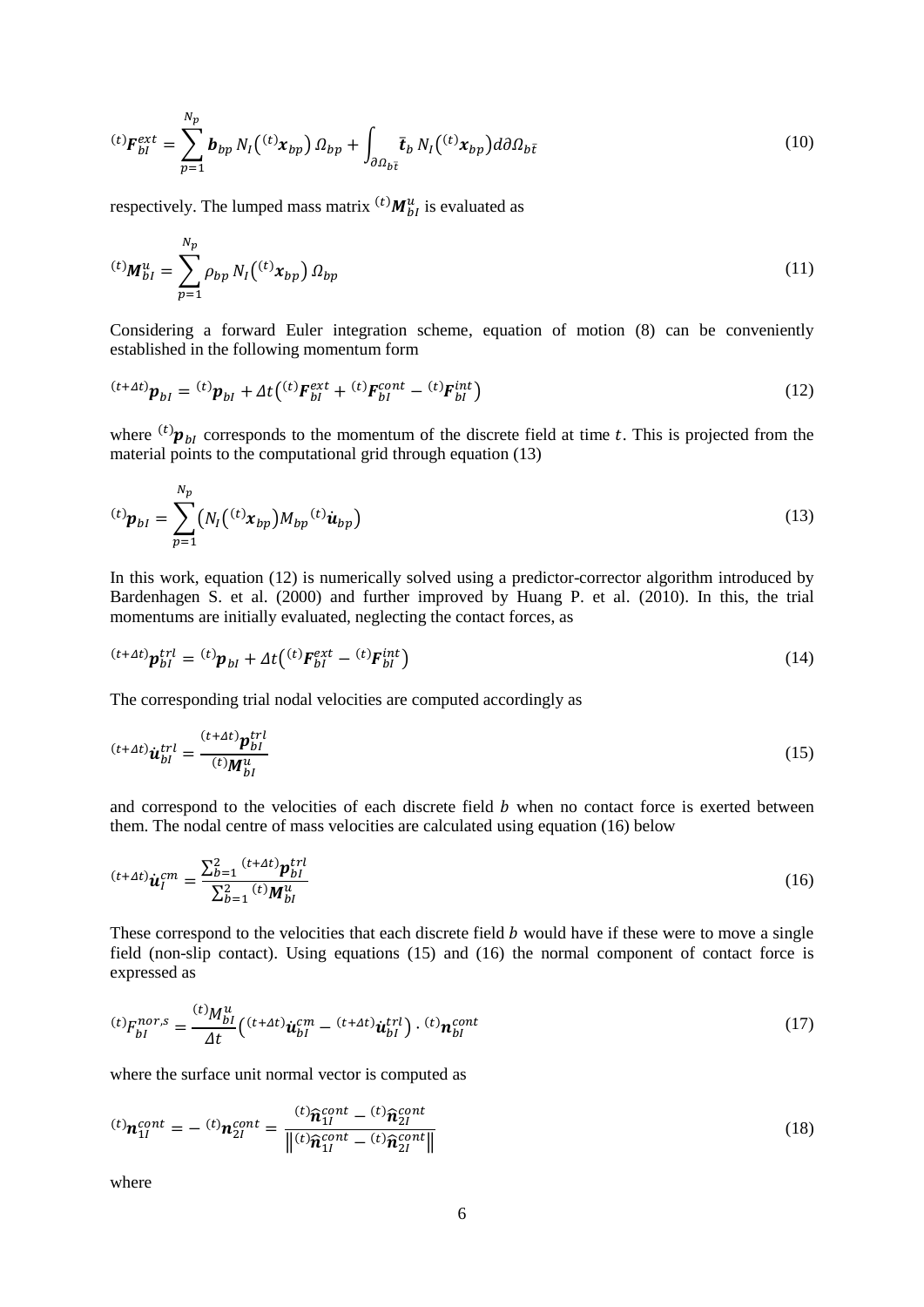$$
^{(t)}\hat{n}_{bl}^{cont} = \frac{\sum_{p=1}^{N_p} \nabla N_l(^{(t)}x_{bp}) M_{bp}}{\left\| \sum_{p=1}^{N_p} \nabla N_l(^{(t)}x_{bp}) M_{bp} \right\|} \tag{19}
$$

To satisfy the non-tensional constrain during contact, the normal component should be modified as

$$
^{(t)}F_{bl}^{nor} = \min(0, {^{(t)}F_{bl}^{nor,s}})
$$
\n(20)

Similarly, the tangential component of contact force is computed as

$$
^{(t)}F_{bl}^{tan,s} = \frac{^{(t)}M_{bl}^u}{\Delta t} \left( ^{(t+\Delta t)}\dot{u}_{bl}^{cm} - ^{(t+\Delta t)}\dot{u}_{bl}^{trl} \right) \cdot ^{(t)}s_{bl}^{cont} \tag{21}
$$

where the surface unit tangential vector  $^{(t)}s_{bl}^{cont}$  can be derived as the unit vector that forms an orthogonal basis with  ${}^{(t)}n_{bl}^{cont}$ . The tangential component can be further modified, considering the Coulomb friction model, as

$$
{}^{(t)}F_{bl}^{tan} = \min(\mu_f | {}^{(t)}F_{bl}^{nor}|, |{}^{(t)}F_{bl}^{tan,s}|) \text{ sign}({}^{(t)}F_{bl}^{tan,s})
$$
(22)

Therefore, the contact force is eventually evaluated as

$$
^{(t)}F_{bl}^{cont} = {^{(t)}F_{bl}^{nor} \cdot {^{(t)}n_{bl}^{cont} + {^{(t)}F_{bl}^{tan} \cdot {^{(t)}S_{bl}^{cont}}}}
$$
\n
$$
(23)
$$

when the impenetrability condition  $({}^{(t+At)}\dot{u}_{bl}^{trl} - {}^{(t+At)}\dot{u}_{bl}^{cm}) \cdot {}^{(t)}n_{bl}^{cont} > 0$  is satisfied at contact nodes. To account for the true velocities, the initially predicted trial velocities  $^{(t+*\Delta t*)}$  $\dot{u}_{bl}^{trl}$  introduced in equation [\(15\)](#page-5-3) should be corrected according to the following relation

$$
^{(t+At)}\dot{u}_{bp} = {}^{(t+At)}\dot{u}_{bl}^{trl} + \Delta t \frac{{}^{(t)}F_{bl}^{cont}}{{}^{(t)}M_{bl}^{u}}
$$
\n
$$
\tag{24}
$$

Once the velocities  $^{(t+4t)}$  $\dot{u}_{bp}$  are computed, the total strains at  $p^{th}$  material point can be evaluated as

$$
^{(t+At)}\varepsilon_{bp} = {}^{(t)}\varepsilon_{bp} + \frac{1}{2}\Delta t \sum_{l=1}^{N_n} \left( \nabla N_l ({}^{(t)}x_{bp})^{(t+At)} \dot{u}_{bl} + (\nabla N_l ({}^{(t)}x_{bp})^{(t+At)} \dot{u}_{bl})^T \right)
$$
(25)

while the total stresses from the relation below

$$
^{(t+At)}\boldsymbol{\sigma}_{bp} = D_{bp}^{(t+At)}\boldsymbol{\varepsilon}_{bp} \tag{26}
$$

where  $D_{bp}$  stands for the constitutive matrix. Finally, the displacement, velocity and acceleration field of  $p^{th}$  material point are updated as

$$
^{(t+At)}\boldsymbol{u}_{bp} = {^{(t)}\boldsymbol{u}_{bp}} + \Delta t \sum_{I=1}^{N_n} \left( N_I \left( {^{(t)}x_{bp}} \right) {^{(t+At)}\boldsymbol{u}_{bl}} \right) \tag{27}
$$

$$
^{(t+At)}\dot{u}_{bp} = {}^{(t)}\dot{u}_{bp} + \Delta t \sum_{I=1}^{N_n} \left( N_I ({}^{(t)}x_{bp}) \frac{{}^{(t)}F_{bl}^{ext} + {}^{(t)}F_{bl}^{cont} - {}^{(t)}F_{bl}^{int}}{{}^{(t)}M_{bl}^{u}} \right)
$$
(28)

and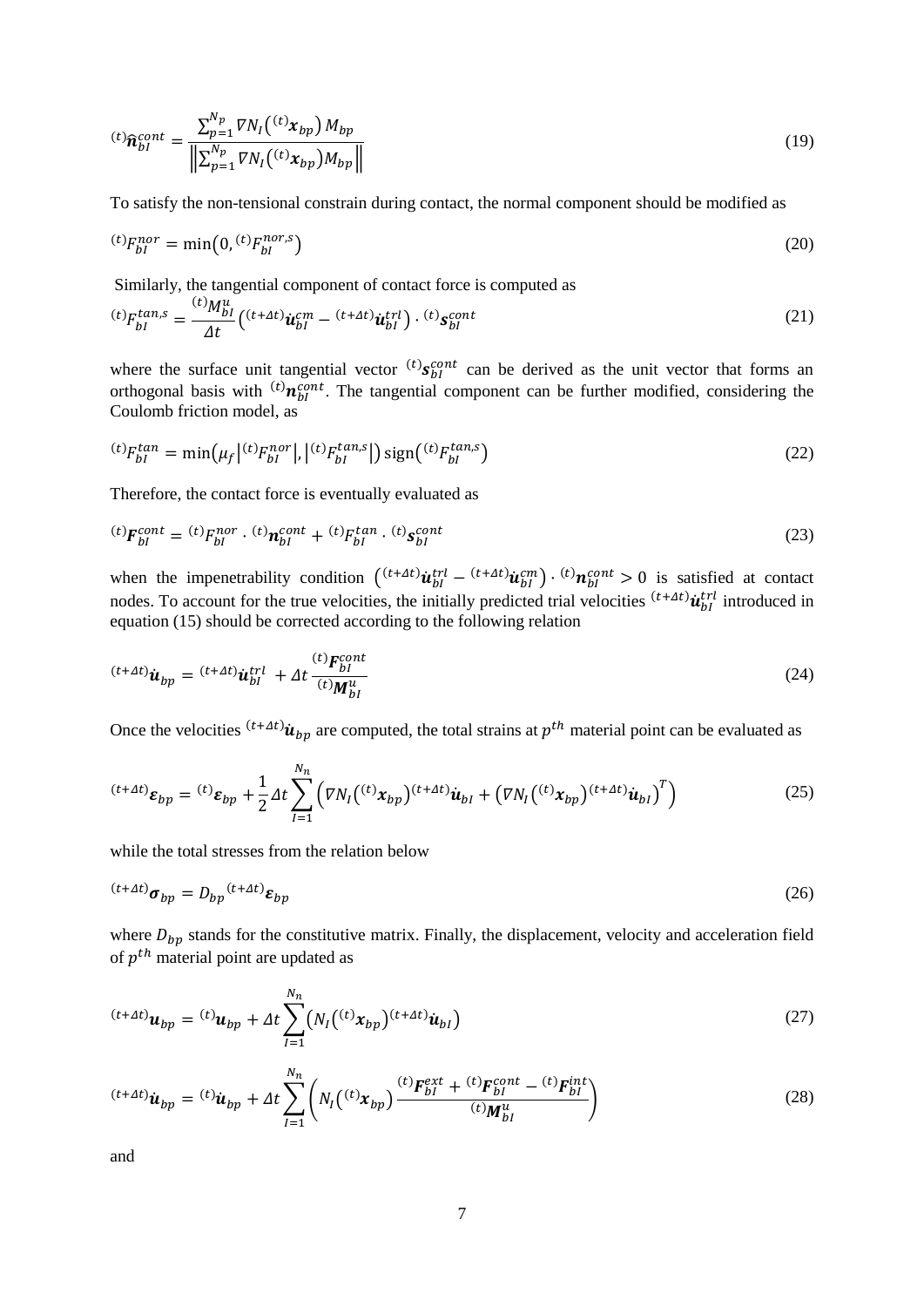$$
^{(t)}\ddot{u}_{bp} = \sum_{I=1}^{N_n} \left( N_I \left( ^{(t)}x_{bp} \right) \frac{^{(t)}F_{bl}^{ext} + ^{(t)}F_{bl}^{cont} - ^{(t)}F_{bl}^{int}}{^{(t)}M_{bl}^u} \right)
$$
(29)

respectively. The material point position is hence updated according to the following relation

$$
^{(t+At)}x_{bp} = {}^{(t)}x_{bp} + \Delta t \sum_{I=1}^{N_n} \left( N_I \left( {}^{(t)}x_{bp} \right) {}^{(t+At)}\dot{u}_{bl} \right) \tag{30}
$$

leading to formulation that explicitly and accurately accounts for large displacement kinematics without mesh distortion as the latter remains undeformed.

### **4. NUMERICAL RESULTS**

The rocking response of a body with dimensions  $2b = 0.795$  m and  $2h = 3.113$  m, shown in Figure [4\(](#page-8-0)a) resting on an elastic medium is simulated herein using the proposed MPM scheme. The body is subjected to a horizontal ground acceleration prescribed by a single sinusoidal pulse defined in equation [\(31\)](#page-7-0) as

<span id="page-7-0"></span>
$$
\ddot{u}_g = \begin{cases} a\sin(\omega t), & 0 \le t < \frac{2\pi}{\omega} \\ 0, & t \ge \frac{2\pi}{\omega} \end{cases}
$$
\n(31)

where  $\alpha$  and  $\omega$  are the amplitude and the frequency of the excitation respectively. The Young's modulus and Poisson ratio of the ground are  $E = 260$  MPa and  $v = 0.30$  respectively. The corresponding parameters for the body are chosen as  $E = 5200$  MPa and  $v = 0.30$ . The parameters were chosen so that the body is substantially more rigid than the support medium. This allows for comparison versus previous work in the literature as the dimensions of the specific body under the assumption of it being rigid have been used in the works of Zhang and Makris (2001) and Chatzis and Smyth (2012a & 2012b). The mass density of the ground is  $\rho = 1300 \text{ kg/m}^3$  whereas the mass density of the rigid body is  $\rho = 606.101 \text{ kg/m}^3$ . The latter allows for comparing versus the mass per unit length used for this body in Chatzis and Smyth (2012a). The friction coefficient between the rocking body and the ground is  $\mu_f = 0.625$ .

According to the MPM formulation introduced in Section 3 two discrete fields are considered; one corresponding to the rigid body and one corresponding to the elastic medium. The former is discretized into 8928 material points whereas 7200 material points are used for the latter. Quadratic bsplines are utilized for the background grid with cell spacing 0.05 m and plane strain conditions are assumed. Initially, the material points are positioned in the Gauss positions of each parent cell; the cell density is 3x3. A time step  $\Delta t = 0.00001$  sec is employed. The ground excitation is applied to MPM model employing D' Alembert's principle.

As has been initially shown in Zhang and Makris (2001), utilizing the IPM, the outcome of the body, in terms of survival or toppling, when subjected to single cycle acceleration pulses of varying frequency and amplitude ( $\omega$ , a) offers useful information on the stability of the system. By varying the values of  $\omega$  and  $\alpha$  in the horizontal and vertical axes respectively and by denoting for a given frequency the amplitudes at which a transition between survival and failure is observed the stability diagram of [Figure 4\(](#page-8-0)b) can be generated. In such a diagram, three distinct regions can be observed: a region of survival, a closed region (loop) where the body topples having experienced a single impact with the ground, and an area of failure occurring for larger amplitudes where the body fails without having experienced an impact. The boundaries between those regions for the IPM are indicated in [Figure 4\(](#page-8-0)b) with a magenta hexagram. Using a deformable WM for the support medium, for the same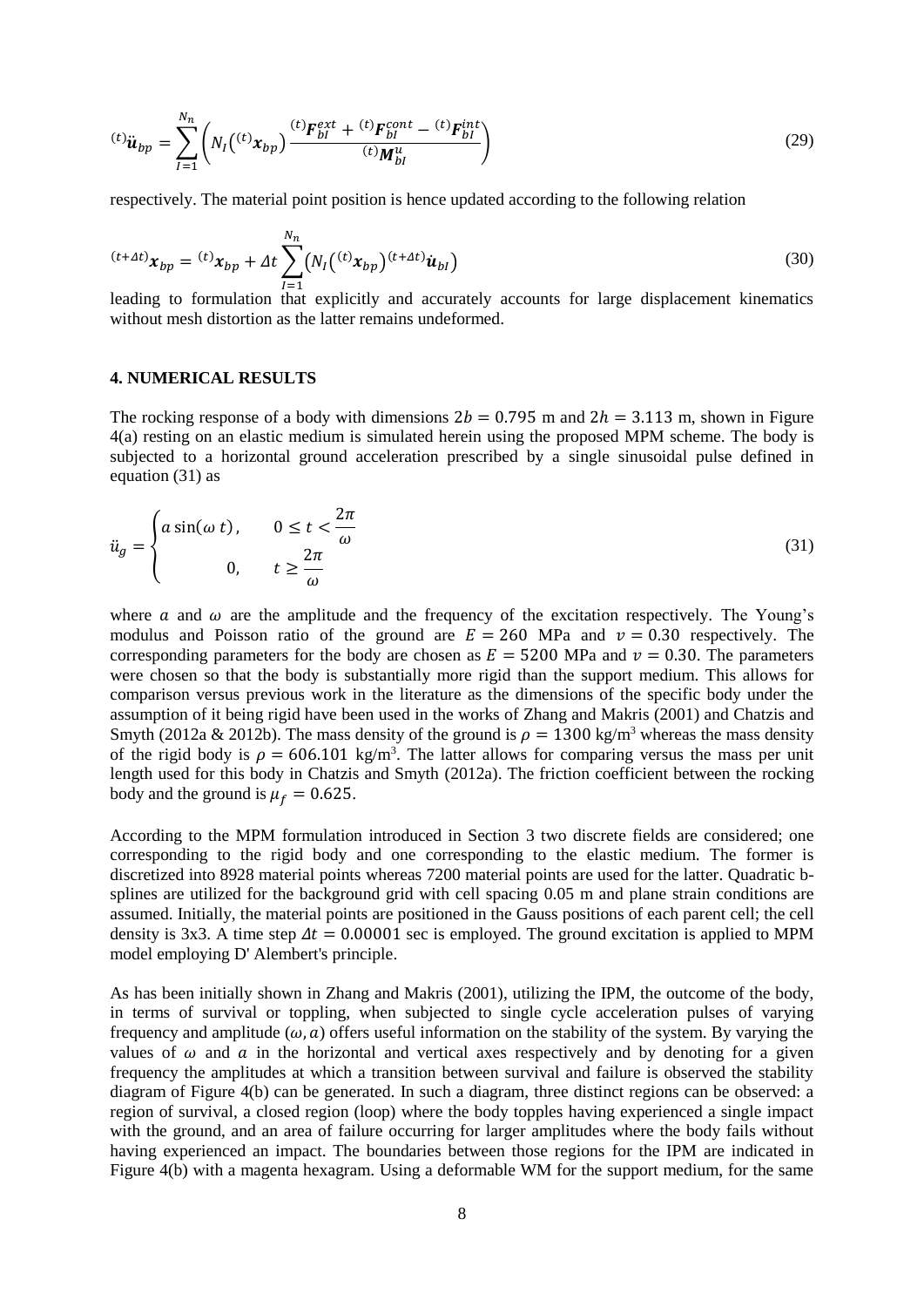body Chatzis and Smyth (2012a) produced a stability diagram which also included the presence of the three regions. The WM predicted boundaries are also plotted in [Figure 4\(](#page-8-0)b) with a golden square.

A set of 127 analyses is carried out with various pairs of  $(\omega, a)$  to derive the stability diagram of [Figure 4\(](#page-8-0)b). The axes are normalized as  $\omega / p$  and  $a/a<sub>q</sub>$  respectively, where  $p = 2.14$  and  $a<sub>q</sub> =$ 2.5049. In this work green dots, blue pentagrams and red diamonds correspond to the result obtained from the proposed MPM model and account for safe, failure with impact and failure without impact respectively. It should be noted the body is considered to survive, after experiencing two impacts without failure during its free vibration response. The body is considered to fail when  $|\theta| > 85^\circ$ where  $\theta$  is the angle between the rocking body and the ground. The obtained results are superimposed on the boundaries predicted by the IPM and WM models.



<span id="page-8-0"></span>Figure 4. (a) Geometry and boundary conditions (b) Failure-safety analysis with the WM, IPM and MPM.

As shown in [Figure 4\(](#page-8-0)b), the proposed MPM method demonstrates a very good agreement with WM. The two methods predict that the failure with no impact regions extends to larger frequencies than those predicted by the IPM model under the assumption of conserving angular moment with respect to the future rocking corner. This phenomenon has been further explained in Chatzis et al. (2017) where it is argued that bodies with a flat base would not necessarily satisfy this assumption. Similarly to the WM, MPM does not need to adopt such an assumption, but rather relies on modeling the properties of the bodies in contact and accurately resolving the corresponding contact interfaces. It is further expected that the MPM model would show a better agreement to the results in Zhang and Makris (2001) if the same body had feet on the two corners, similarly to what has been demonstrated in Chatzis and Smyth (2012a) for the Concentrated Spring Model (CSM).

It should further be stated that the stability diagram for the WM shown in Chatzis and Smyth (2012a) and in [Figure 4\(](#page-8-0)b) uses an estimate of the properties on the contact interface stiffness and damping based on the model of Wolf (1994), which essentially simulates the support medium as an elastic halfspace. It further appears that this model is also reasonable for the case studied here. However, the MPM does not need to make an assumption on the contact interface properties which is a further advantage of the model presented herein.

In the following, three individual cases are presented for each failure-safety condition. In the first case, the pair  $\omega / p = 3$ ,  $a / a<sub>g</sub> = 1$  results in survival for the rocking body. A snapshot of the response of the rocking body is presented in [Figure 5](#page-9-0) at chosen time instances. The ground excitation and rocking body angle time histories are presented in [Figure 6.](#page-9-1) In the second case, the frequency is the same ratio  $\omega / p = 3$  is considered while the amplitude is increased to  $a/a<sub>q</sub> = 2.5$ . That pair leads the rocking body to toppling after having experience one impact with the ground. The complete rocking response is represented in [Figure 7.](#page-9-2) Similarly, the ground excitation and rocking angle time-histories are shown in [Figure 8.](#page-10-0)

In the third case, the amplitude is increased to  $a/a<sub>a</sub> = 3.5$ . This amplitude seems to be adequate to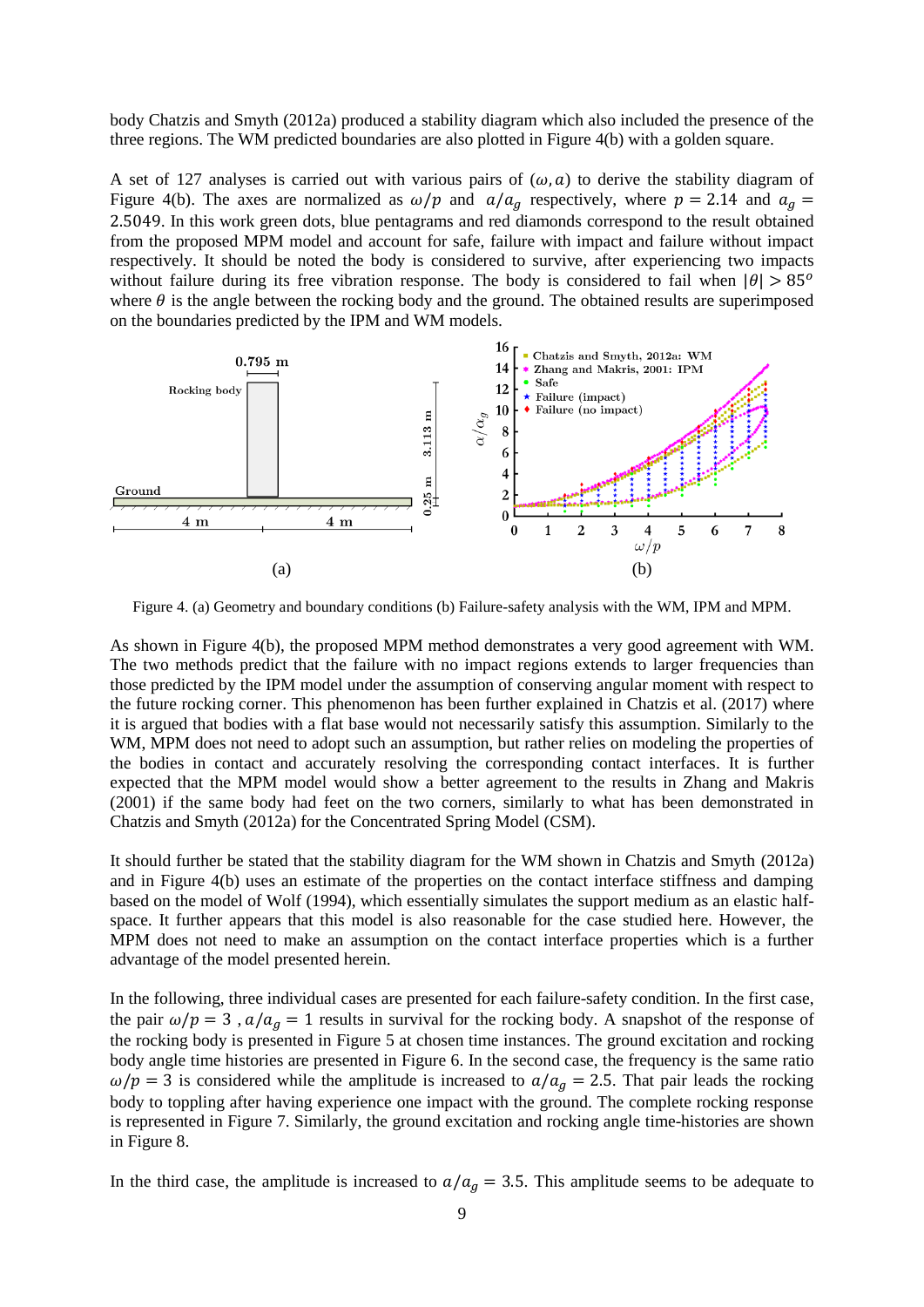overturn the rocking body without impact. The corresponding rocking motion is presented in [Figure 9](#page-10-1) whereas the ground excitation time-history and corresponding rocking angle are shown i[n Figure 10.](#page-10-2)



<span id="page-9-0"></span>Figure 5.  $\omega/p = 3$  and  $a/a<sub>g</sub> = 1$  (Safe): Rocking body response for (a) 0 sec (b) 0.47 sec (c) 1.20 sec and (d) 2.10 sec.



<span id="page-9-1"></span>Figure 6.  $\omega/p = 3$  and  $a/a_a = 1$  (Safe): Plots over time for (a) ground excitation (acceleration pulse) (b) rocking body angle with ground [labels a, b, c, d correspond to [Figure 5](#page-9-0) sub-captions].



<span id="page-9-2"></span>Figure 7.  $\omega/p = 3$  and  $a/a<sub>g</sub> = 2.5$  (Failure (impact)): Rocking body response for (a) 0 sec (b) 0.73 sec (c) 2.51 sec and (d) 2.90 sec.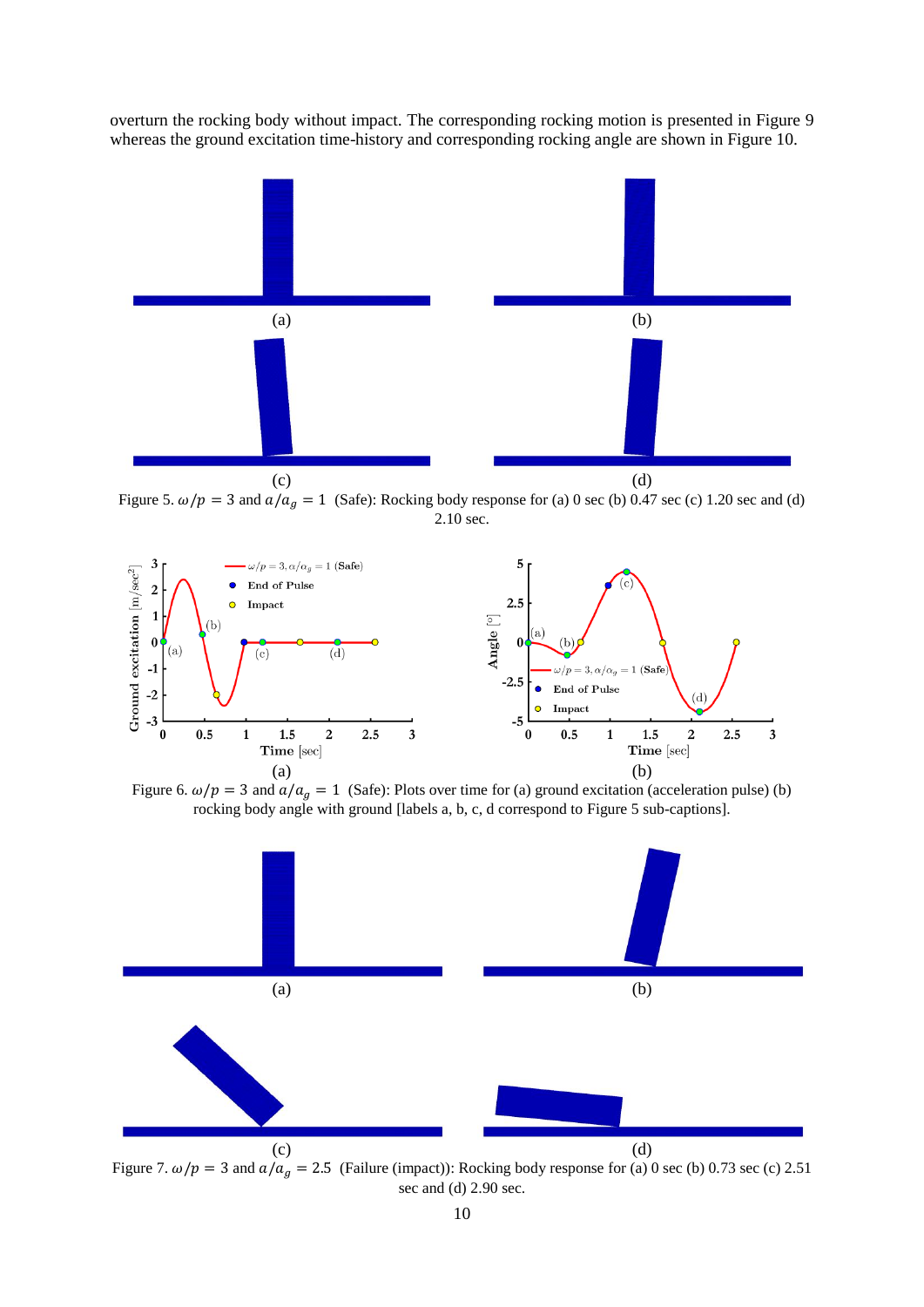

<span id="page-10-0"></span>Figure 8.  $\omega/p = 3$  and  $a/a_g = 2.5$  (Failure (impact)): Plots over time for (a) ground excitation (acceleration pulse) (b) rocking body angle with ground [labels a, b, c, d correspond to [Figure 7](#page-9-2) sub-captions].



<span id="page-10-1"></span>Figure 9.  $\omega/p = 3$  and  $a/a_g = 3.5$  (Failure (no impact)): Rocking body response for (a) 0 sec (b) 1.50 sec (c) 2.20 sec and (d) 2.58 sec.



<span id="page-10-2"></span>Figure 10.  $\omega/p = 3$  and  $a/a<sub>g</sub> = 3.5$  (Failure (no impact)): Plots over time for (a) ground excitation (acceleration pulse) (b) rocking body angle with ground [labels a, b, c, d correspond to [Figure 9](#page-10-1) sub-captions].

# **5. CONCLUSIONS**

A material point method is presented for the simulation of rocking body dynamics. The method is rigorously established within a discrete field setting. In this, solution of the governing equations of motion is performed for each field individually while contact conditions between fields are explicitly